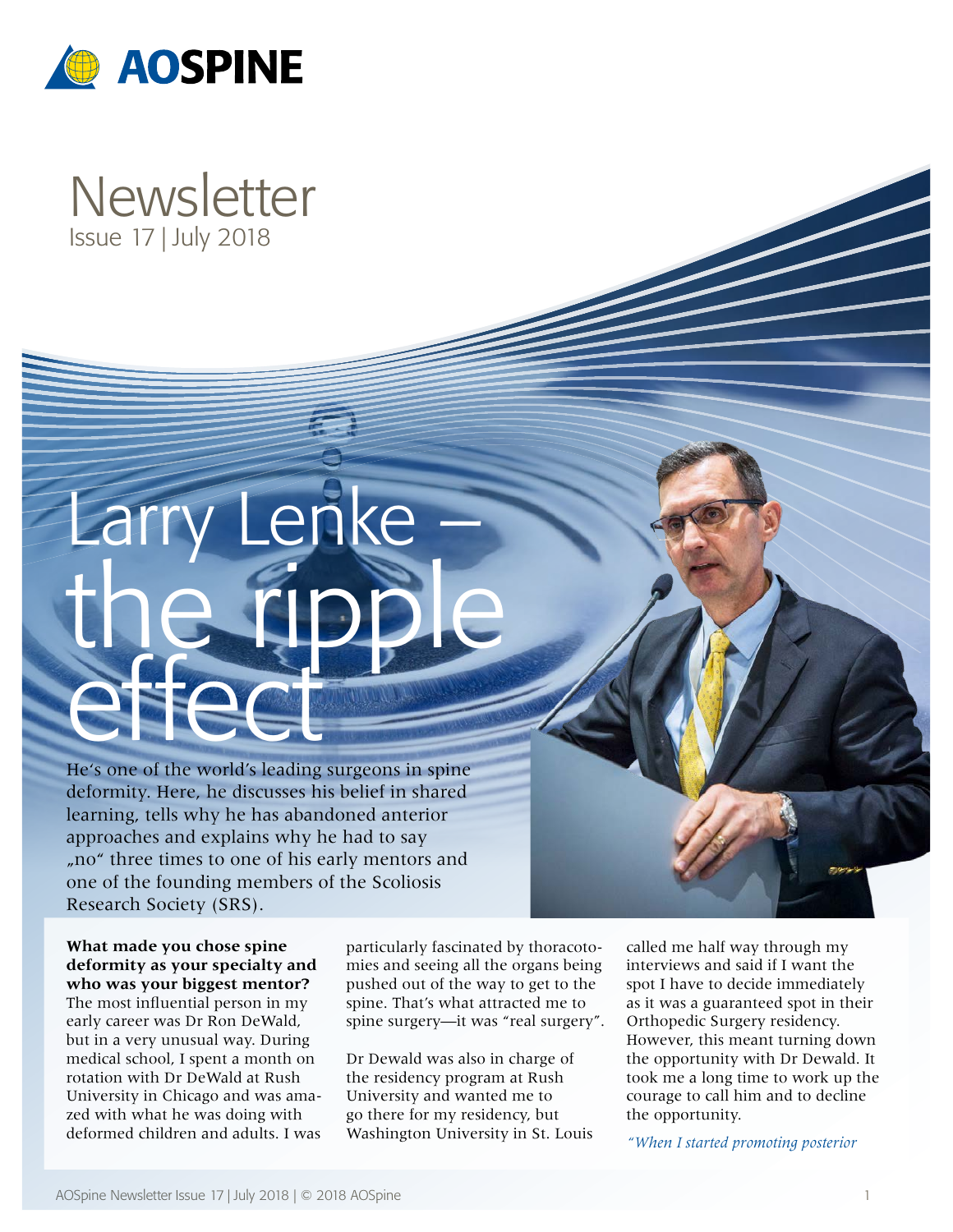*surgery for all spine deformities, my approach was somewhat unique at the time, but it was ultimately the right thing and I'm very proud of that. One should never be afraid to go against the grain."*

I became a resident at Washington University and started working with Dr. Keith Bridwell, who was Dr DeWald's protégé. And then the same thing happened again for my fellowship training. I interviewed with Dr Dewald and accepted a spot at his fellowship. I went back home to St. Louis and Dr Bridwell offered me a fellowship spot as he was planning to start a fellowship and I would be his first fellow. I wanted to stay in St Louis as I had just gotten married and my wife was going to do her internship in Hospital administration in St Louis in the same year, so we'd have spent the first year of our marriage apart. I had to call Dr DeWald and declined his offer for the second time, now as a fellow.

After my fellowship, Washington University offered me a staff position. I stayed there for twenty-five years. In 1999, Dr DeWald called me and asked me to consider coming to Rush university as an endowed Ronald L. Dewald professor of spine deformity surgery, the first endowed professorship exclusively devoted to spine deformity surgery. Obviously I was extremely honored by the offer, but my wife and my children didn't want to leave St.Louis at that time, so I had to again decline his offer. I have the greatest respect for Dr Dewald, and those three phone calls were some of the hardest I've ever had to make.

#### **What is your most frequent surgery?**

My most common operation now is a revision spine deformity surgery with a vertebral column resection (VCR). Since the year 2000, I do

all approaches posteriorly. Even though I became a scoliosis surgeon because I was fascinated by the anterior approaches, I abandoned them. The reason was excessive patient morbidity. Now they're less invasive but back then, in the late 90s, they were too morbid for the patient. When I started promoting posterior surgery for all spine deformities, my approach was somewhat unique at the time, but it was ultimately the right thing and I'm very proud of that. One should never be afraid to go against the grain.

*"When I look now at the Global Spine Congress 2018 program, many of the surgeons are people who I have trained or those who have visited me, and I had a little piece in their education, which makes me very proud."*

### **How do you share your knowledge and expertise?**

My fellows have been instrumental—much of the legwork for my clinical research is done by my fellows. Over 1000 surgeons from across the world have visited me. When I look now at the Global Spine Congress 2018 program, many of the surgeons are people who I have trained or those who have visited me, and I had a little piece in their education, which makes me very proud.

I can only treat one patient at a time, but if I can help other surgeons treat their patients better, then my outreach is exponential. I'm very fortunate to have the ability to vicariously help many patients through the fellows I've trained and the surgeons who visited me and then went back home and applied what they learned to help their patients.

## **Could you tell us more about what led to your creating the**

#### **Lenke classification system?**

One of the key components of my professional development was my involvement with the Harms Study Group, which was started back in the early 1990's by Randy Betz, Harry Shufflebarger and Juergen Harms, three of the leading scoliosis surgeons in the world, to discuss whether scoliosis should be treated posteriorly or anteriorly. Dr Bridwell had been asked to moderate a small meeting of these three surgeons, but couldn't make it, so I was invited instead. For eight hours my job was to run the slide projectors, and I just listened. The first thing they were both asked was "how would you classify this curve"—and the gold standard at that time was the King-Moe classification system. However, for over 90% of cases, they disagreed on classification. I was sitting there thinking how will they ever agree on how to treat scoliosis if they can't agree on what the classification is? By the end of the day, a light bulb went off in my head that we need a better classification system. I was invited me to be part of that study group, which still exists today. I used it as my platform to launch the Lenke classification system of scoliosis. Its publication in 1999 was a huge turning point in my academic career. In 2018 it's still the most widely used classification system for scoliosis worldwide.

*"I was sitting there thinking how will they ever agree on how to treat scoliosis if they can't agree on what the classification is? By the end of the day, a light bulb went off in my head that we need a better classification system. I was invited me to be part of that study group, which still exists today."*

**Can you tell us more about your activities with the AOSpine Knowledge Forum Deformity?** Our first project was Scoli-RISK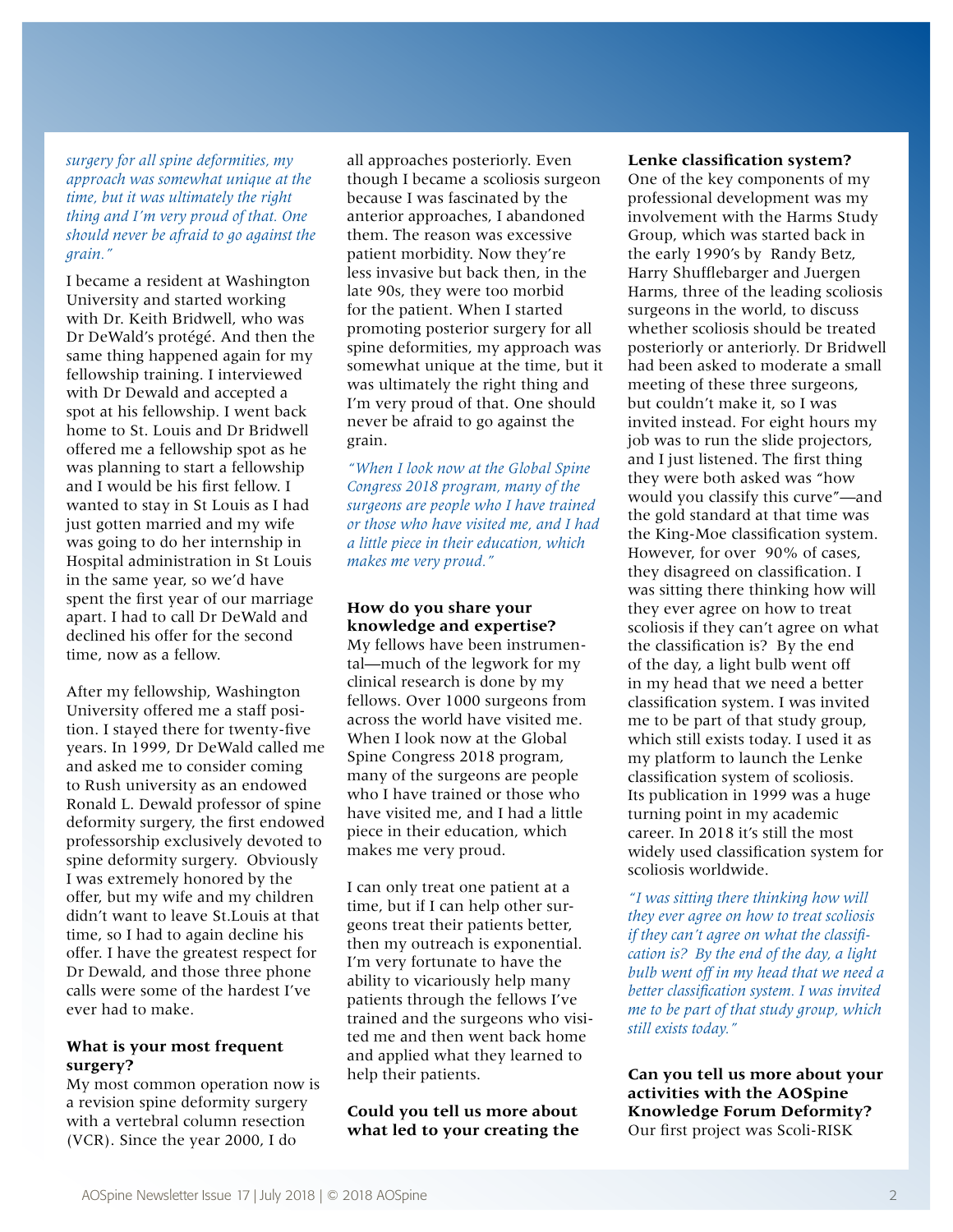1, on which we now have an extension that we're going to follow five years postoperatively. Two years ago, we started the Prospective Evaluation of Elderly Deformity Surgery (PEEDS) study. Also, similar to scoliosis there's no common knowledge or classification of complications. Because of that, we're leading the effort to develop and validate a reliable system for categorizing and classifying various complications during and following adult spinal deformity surgery working with the International Spine Study Group (ISSG)—it will be a gold standard and a legacy we can be very proud of. Once you have a common language and classification, so many things branch off from that basic foundation. This will be a huge contribution to spine surgery.

*"We're leading the effort to develop and validate a reliable system for categorizing and classifying various complications during and following adult spinal deformity surgery working with the International Spine Study Group (ISSG)—it will be a gold standard and a legacy we can be very proud of."*

I finished my chairmanship of the Knowledge Forum Deformity two years ago. Marinus de Kleuver took over and is doing a phenomenal job leading those efforts.

#### **You have won numerous awards in your career. What achievement are you most proud of?**

Getting the Scoli-RISK-1 study off the ground and completed to a two-year follow-up was definitely a career highlight. Michael Fehlings and I discussed starting a clinical trial using the promising neuroprotective agent Riluzole, but we soon realized there wasn't an accepted rate of neurological complication for scoliosis surgery. We had to go back to step one, which was to

figure out the gold standard rate, and that became the Scoli-RISK 1 study. Without those discussions this would never have happened, Michael Fehlings deserves credit for that, as well as AOSpine and SRS for supporting this. Around the same time, I was appointed chair of the AOSpine Knowledge Forum Deformity, a select group of surgeons from around world who are the best academically minded in scoliosis and spine deformity work. I was privileged to be the first chair of that group. Collaboration is essential for the betterment of our profession. It was great to see these groups coming together and putting their own egos aside.

*"Getting the Scoli-RISK-1 study off the ground and completed to a twoyear follow-up was definitely a career highlight."*

#### **What's been the most interesting paper you've seen in the past year or so?**

The GAP analysis published by Ahmet Alanay. It looked at how we evaluate patients' radiographs for complications after spine deformity surgery—how can we predict preoperatively who's at risk of mechanical and malalignment complications, which is an unsolved problem in spinal surgery. His analysis has been replicated and is an objective way of organizing and predicting who will have mechanical complications. Another is Dr. Chris Ames and others working on predictive analytics and modeling, including areas such as patient frailty and patient co-morbidities to predict who will do well with spinal surgery and who may not, through a more automated and objective way of selecting patients for this kind of surgery. I think that type of modeling is already playing a role in our specialty and will play a huge role going forward because even

with radiographic indications for spine surgery, if you don't have the health, emotional and psychological wellbeing and other areas to predict a good outcome, you shouldn't have that surgery.

#### **Outside of work, how do you unwind and maintain a worklife balance?**

I've always been an exercise fanatic and work regularly with a trainer to try and keep in good shape. My family is also really important to me. I spend my free time with my lovely wife Beth and our three children, who are now in their 20s. I'm getting better at that now but I'm not a role model for leading a balanced life—as a busy clinician and academician, it seems like I spend more time trying to cope with the imbalance. However, I certainly wouldn't be where I am now without the support of my wife. Her love and her commitment has been the solid foundation for my career and my success. You can't be successful without having great people around you both at work and at home and I have had great people helping me at work as well throughout my entire career. I'm a very fortunate person.

*"I certainly wouldn't be where I am now without the support of my wife. Her love and her commitment has been the solid foundation for my career and my success."*

#### **Why would you recommend someone become a member of AOSpine?**

It's the largest group of spine surgeons in the world, with a truly global reach. Its educational resources are the best in the world, and the addition of the Knowledge Forum adds research credibility, which is an incredible combination. The more you put into it, the more you will get back.